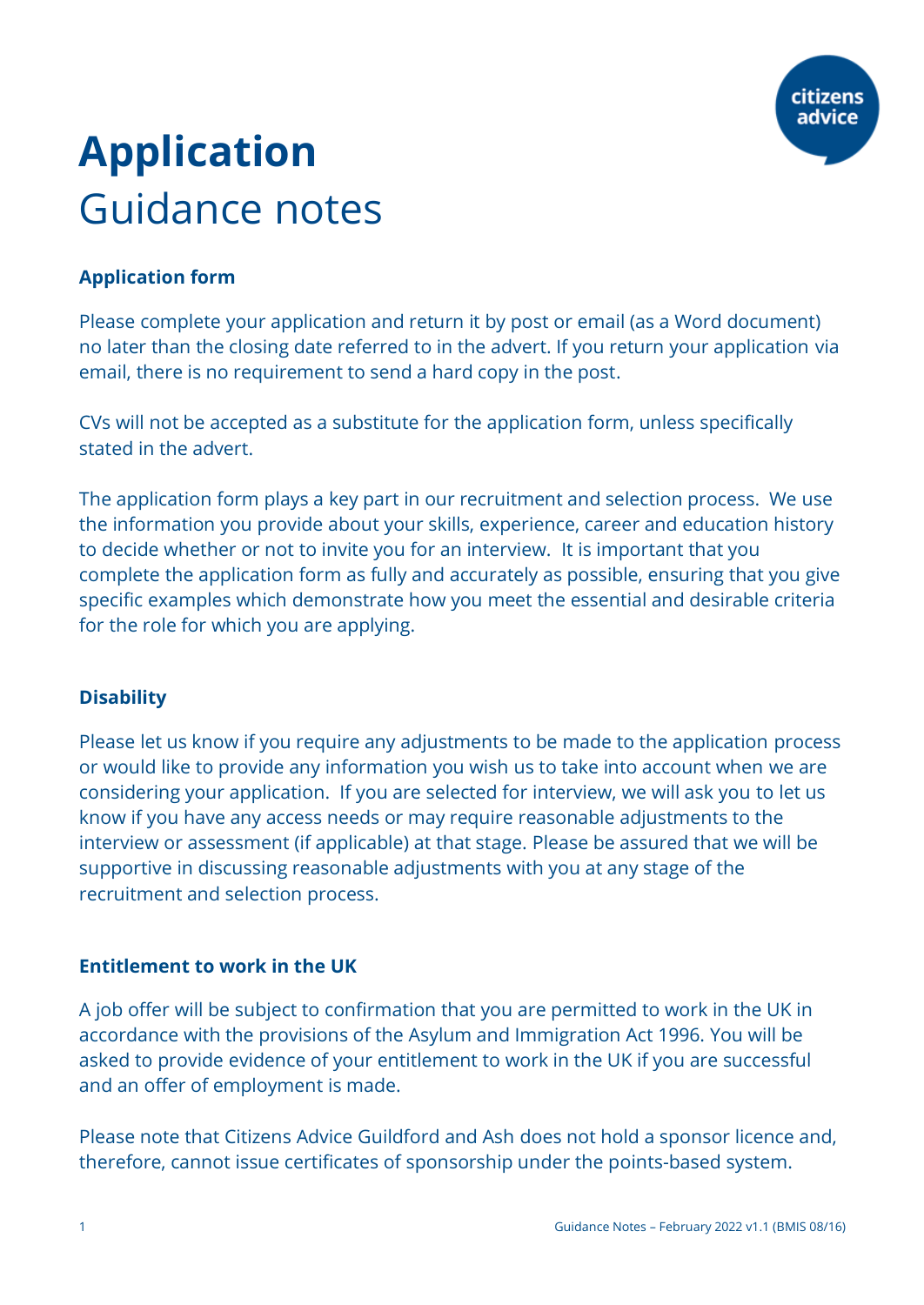## **Diversity Monitoring**

Citizens Advice values diversity and promotes equality. We encourage and welcome applications from suitably skilled candidates from all backgrounds. Monitoring recruitment and selection procedures is one way of helping us to ensure that there is no unfair discrimination in the way that we recruit people. To do this we need to know about the diversity profile of people who apply for posts at Citizens Advice. This information is given in confidence for monitoring purposes only and is not seen by anyone responsible for making recruitment decisions. However, if you would prefer not to answer any of the questions we ask, please leave them blank.

#### **Information, experience, knowledge, skills and abilities**

This is a key section of the application form which allows you to provide evidence of your experience, knowledge, skills and abilities that are relevant to the role as described in the role profile. Selection is based on an assessment of the evidence you provide against the requirements of the role as set out in the person specification. It is important that you tailor your response to clearly demonstrate how you meet each requirement. No assumptions will be made about your achievements and abilities.

Please provide one example for each requirement. You should choose examples of past experience that clearly demonstrate what we are looking for, and be precise about what you did, how you did it and the outcome or result of your actions. Please try to limit your response to each criterion to a maximum of 200 words.

A useful guide might be S.T.A.R: Specific – give a specific example Task – briefly describe the task/objective/problem Action – tell us what you did Results – describe what results were achieved

Please provide recent work examples wherever possible. However, do remember that relevant examples from other aspects of your life, for example: voluntary or unpaid work, school or college work, family or home responsibilities, can also be given.

## **Shortlisting outcomes**

Shortlisted applicants will be invited for an interview. Some positions may require additional assessments (practical task/test or assessment centre). If this is the case, you will have received details with the application pack - further details will be provided if you are shortlisted.